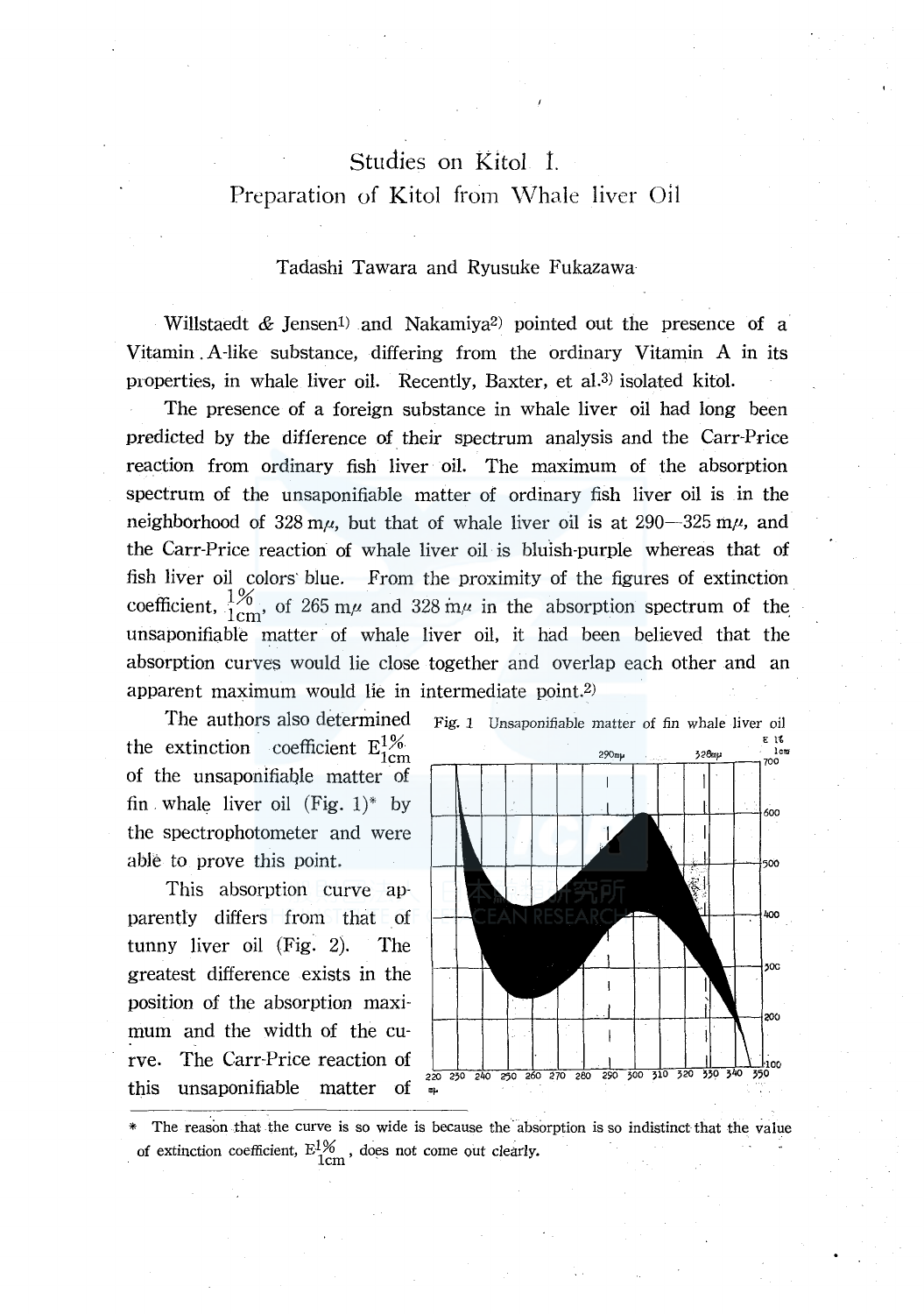

fin whale liver oil gives bluish purple color while that of tunny liver oil, blue.

The oxidation product of Vitamin A gives red or reddish  $500$  brown coloring by this reaction. According to the authors' experiments, majority of this oxidation product transists into saponifiable matter during saponification so that it does not seem to constitute a reason for miya and others harbored a

doubt that it might be due to the large amount of cholesterol present but the authors take the view that this is due to the presence of kitol.

Kitol as isolated by Baxter, et al., were colorless, elongated prismatic crystals of Fp. 88-90°, with a molecular formula corresponding to  $C_{10}H_{58}$ (OH)2, possessing 8 double bonds. It gives an absorption maximum at 290 m $\mu$ , and  $E_{1cm}^{1\%}$  290 m $\mu$ =707.

The fact that kitol possessed twice the molecular weight of Vitamin A was utilized in separating the two by the difference of solubility. The unsaponifiable matter of fin Fig; 3 Unsaponifiable matter of fin whale liver oil

whale liver oil was dissolved in . petroleum ether and this was extracted with 90% methanol into which Vitamin A was transited. The substance which remained in the petroleum ether solution to the last was examined by the spectrophotometer and the value of  $E_{1cm}^{1%}$  at each wave length was shown by a curve (Fig. 3). This substance showed an absorption maximum . at  $290 \text{ m}\mu$ , and the Carr-Price  $\frac{220}{\text{ m}}$ ,  $\frac{250}{\text{ m}}$   $\frac{240}{\text{ m}}$   $\frac{250}{\text{ m}}$   $\frac{260}{\text{ m}}$   $\frac{260}{\text{ m}}$   $\frac{260}{\text{ m}}$   $\frac{260}{\text{ m}}$ 

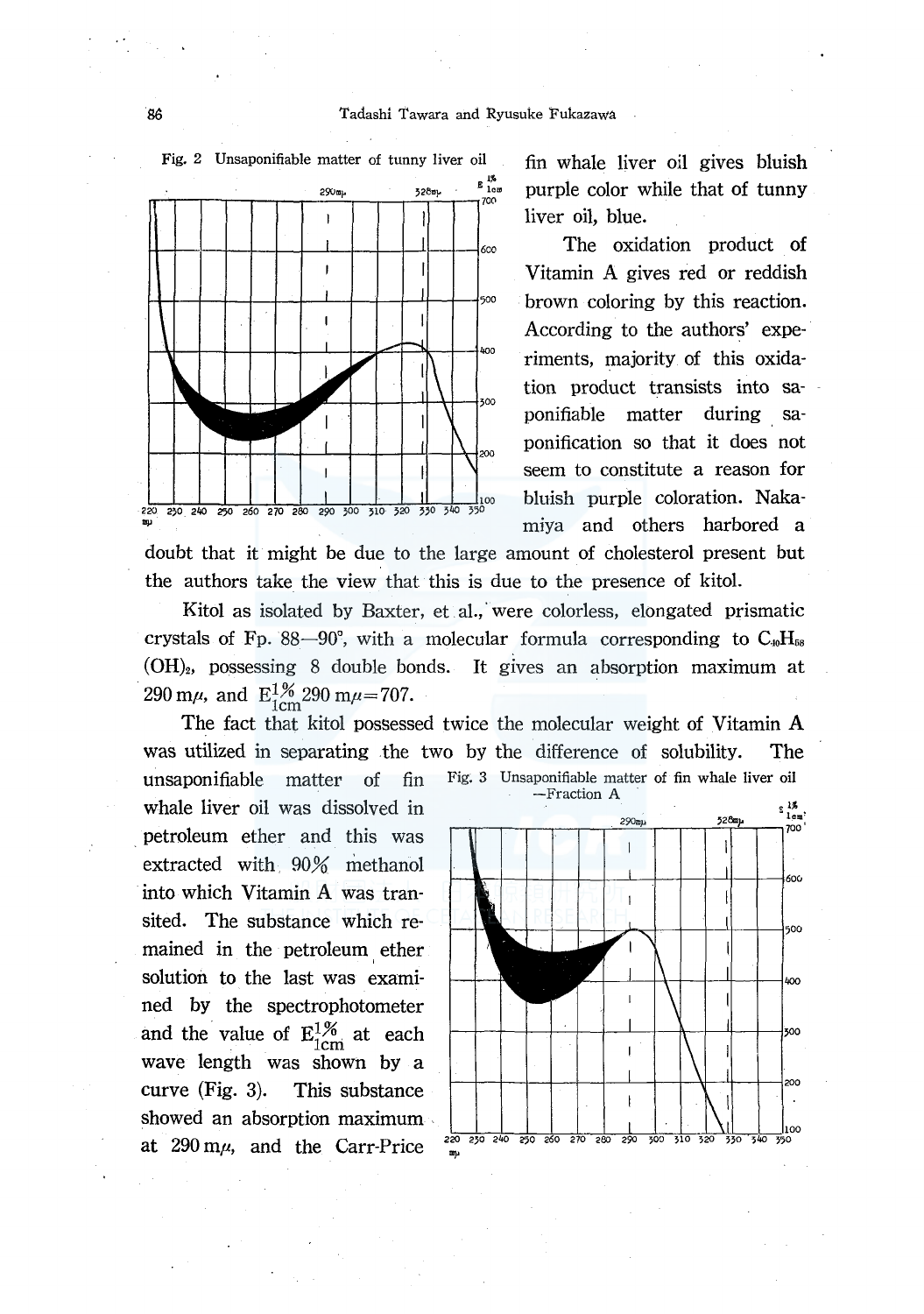reaction gives a red coloration. Apparently, it contained a very small amount of Vitamin A.

On the other hand the  $E_{1cm}^{1%}$ value of the substance that transited to 90% methanol (curve in Fig. 4) gave a maximum absorption at around  $328 \text{ m} \mu$ ,\*\* which is very similar to the curve of tunny liver oil· (Fig. 2). It does not give the indistinct curve as in Fig. 1, any more. The Carr-Price reaction is blue, so that this substance must be nothing but Vitamin A.





From these facts, it can, be assumed that the substance that reamained in petroleum ether to the last is clearly kitol.

## EXPERIMENTAL

250 g. fin whale liver oil was warmed with 500 cc of 20% methanolic potash for 1 hour in a water bath. After saponification, this was extracted with ether and the ethereal layer was washed several times with water and dried with anhydrous Glauber's salt. After distilling off ether,  $54 g$ . of unsaponifiable matter was obtained. This substance gives bluish purple coloration by Carr-Price reaction and, according to  $E_{1cm}^{1%}$  curve (Fig. 1) by spctrophotometer\*\*\*, possesses an absorption maximum 303 m $\mu$  although the absorption area is so indistinct that it is hard to obtain a correct value of  $E_{\text{1cm}}^{1/%}$ . Accordingly, the curve became one of a wide band. This is apparently due to the fact that two or more substances are mixed in it and gives a complex absorption so that this must be taken as the apparent absorption maximum.

The total amount  $(54 g)$  of this unsuponifiable matter was dissolved in 1000 cc. of petroleum ether (Bp. 30-60°), placed in a separating funnel '

<sup>\*\*</sup> According to this experiment, the absorption maximum of Vitamin A-like substance isolated from the unsaponifiable matter of tunny liver and whale liver oil is more nearer  $325 \text{ m}/1$  than  $328 \,\mathrm{m}$ u.

<sup>\*\*\*</sup> Spectrophotometer by Carl Zeiss was used. The solvent was absolute alcohol.